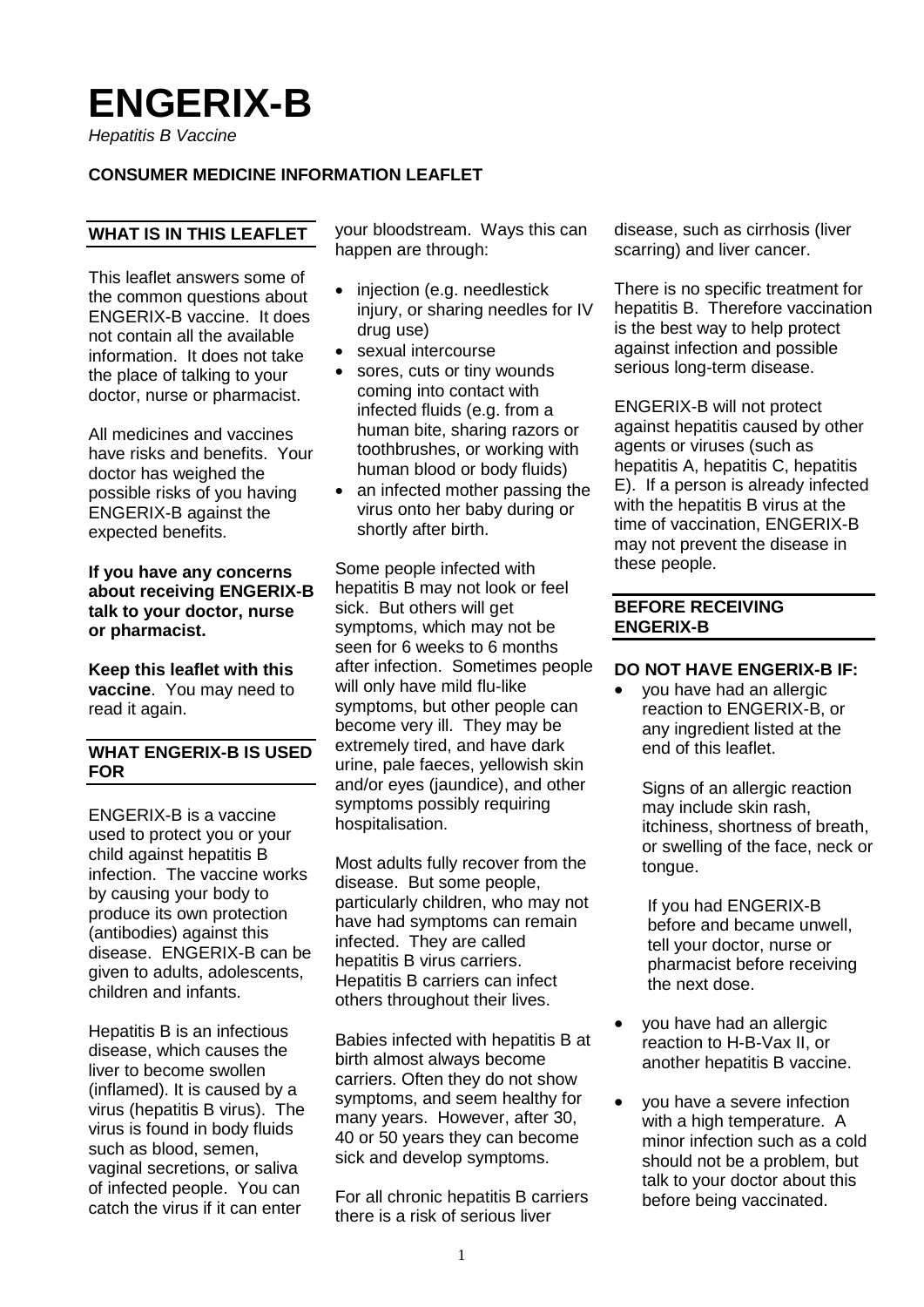- the expiry date printed on the pack has passed.
- the packaging is torn or shows signs of tampering.

**If you are not sure whether you should have ENGERIX-B, talk to your doctor, nurse or pharmacist. Do not give this vaccine to anyone else; your doctor has prescribed it specifically for you.**

#### **BEFORE YOU HAVE ENGERIX-B TELL YOUR DOCTOR IF:**

- you have an allergy to yeast
- you are or think you may be pregnant, or if you intend to become pregnant. Your doctor will discuss with you the possible risks and benefits of receiving ENGERIX-B during pregnancy.
- you are breastfeeding. It is not known if ENGERIX-B passes into breast milk, but as it can safely be given to infants, it is not expected to cause problems in nursing babies. However, the infant should be checked for any reactions.
- you have any medical conditions, such as

- severe heart or lung disease

- a bleeding disorder

- a liver or kidney problem - an immune deficiency condition (e.g. are HIV positive)

- or a nervous system illness.

Fainting can occur following, or even before, any needle injection, therefore tell the doctor or nurse if you/your

child fainted with a previous injection.

If your child has breathing difficulties, please contact your doctor. This may be more common in the first three days following vaccination if your child is born prematurely (before or at 28 weeks of pregnancy).

Sometimes ENGERIX-B may need to be given differently (e.g. people with bleeding problems) or a higher dose used (e.g. dialysis patients, or HIV positive people).

- you have allergies to any other medicines or substances, such as dyes, foods or preservatives.
- you have received another vaccine, or are taking any prescription or OTC (over-thecounter) medicines. In particular mention if you are taking medicines which suppress the immune system, such as steroids or cyclosporin. You may need a higher dose of ENGERIX-B than normal.

*Some vaccines may be affected by other vaccines or medicines. Your doctor, nurse or pharmacist will be able to tell you what to do if ENGERIX-B is to be given with another vaccine or medicine.*

# **USE IN CHILDREN**

ENGERIX-B can be given to newborns, infants and children of all ages.

# **HOW ENGERIX-B IS GIVEN**

The doctor or nurse will give ENGERIX-B as an injection. **If you have any concerns about this, talk to your doctor, nurse or pharmacist.**

# **HOW MUCH IS GIVEN**

Usually, for adults and adolescents over 19 years of age:

1mL (20 microgram) is given. For adolescents aged 10 up to and including 19 years of age: 0.5mL (10 microgram) is given. Where compliance cannot be assured a 1mL dose (20 microgram) should be given. For babies and children under 10 years of age: 0.5mL (10 microgram) is given.

People with some conditions may need to have higher dosages.

# **HOW IS IT GIVEN**

ENGERIX-B will be injected into your upper arm muscle. For babies, the vaccine may be given in the upper thigh muscle. For some people with bleeding problems, the dose may need to be given under the skin (subcutaneously).

*The vaccine should not be given directly into the veins (intravenously).*

# **WHEN IS IT GIVEN**

ENGERIX-B is generally given as a total of three doses over 6 months. Each dose is given at a separate visit. The first dose will be given on an elected date. The remaining two doses will be given one month, and six months after the first dose.

- First dose: at an elected date
- Second dose:1 month later
- Third dose: 6 months after the first dose

#### **It is important to return at the recommended times for follow up doses.**

For babies born to mothers infected with hepatitis B, the first dose of ENGERIX-B should be given at birth or shortly afterwards. Hepatitis B immunoglobulin can also be given at this time.

ENGERIX-B can also be given as a total of three doses over 3 months. This schedule may be given to people needing rapid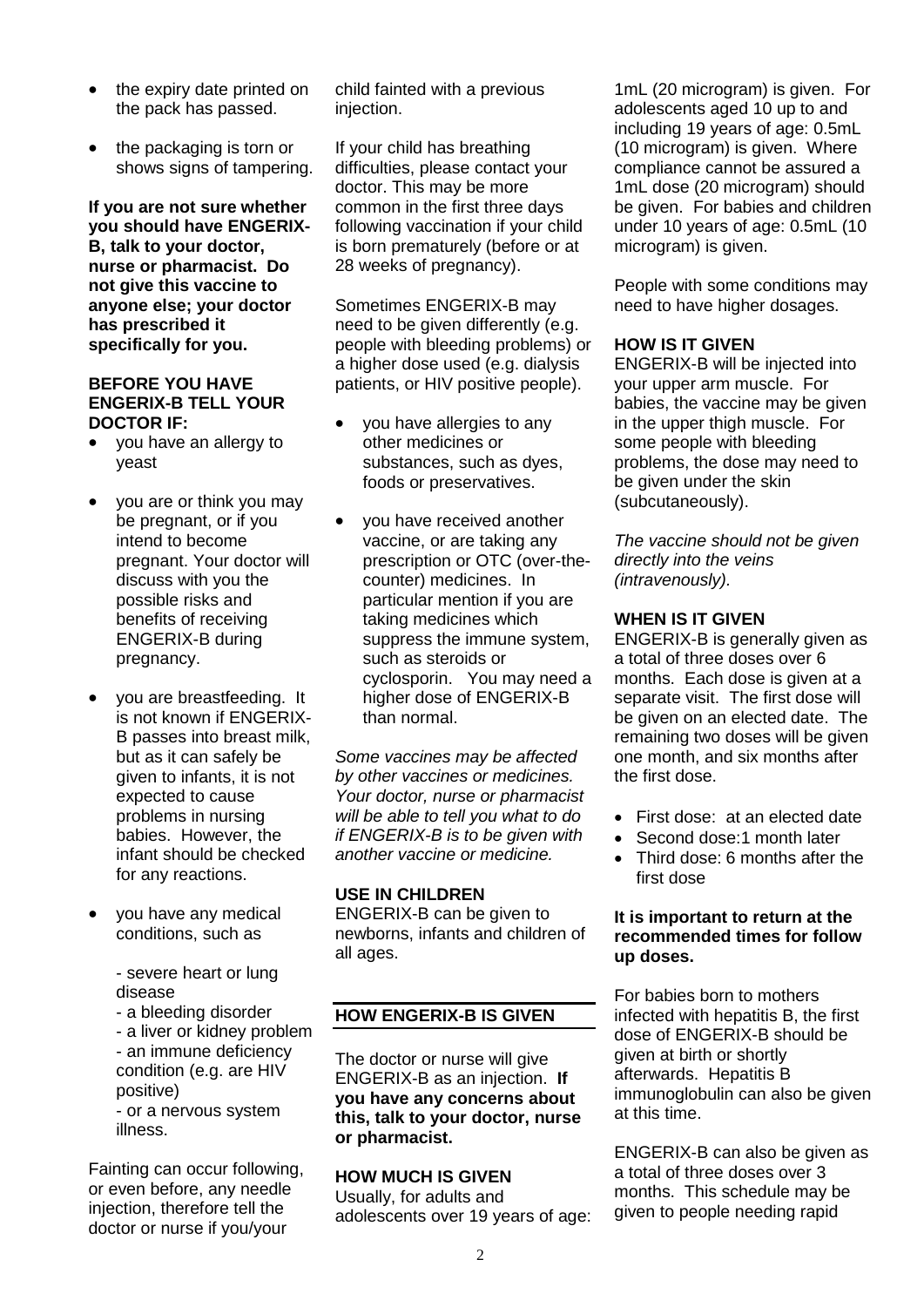protection (e.g. overseas travellers). The first dose will be given on an elected date. The remaining two doses will be given one month and two months after the first dose. A booster dose is recommended at 12 months.

For adults, ENGERIX-B can also be given as a total of three doses over 3 weeks (a 0, 7, 21 day schedule). However, the body's immune response to this rapid schedule may be reduced compared to the above two schedules. Therefore, this rapid schedule should only be used under special circumstances (e.g. travellers wanting to be vaccinated within one month of departure). A booster dose is recommended at 12 months.

For adolescents aged from 11 to 15 years, ENGERIX-B can also be given as a total of two adult (1 mL) doses 6 months apart. However, as protection against hepatitis B is only achieved after the second dose is given, this schedule should only be used when there is a relatively low risk of hepatitis B infection during the vaccination course and when it can be anticipated that the complete course is given.

Your doctor will advise on the possible need for extra doses, and future booster dosing.

# **IF YOU MISS A DOSE**

If you miss a scheduled dose, talk to your doctor and arrange another visit as soon as possible.

# **WHILE YOU ARE USING ENGERIX-B**

## **THINGS YOU MUST DO:**

Keep your follow up visits with the doctor or clinic. It is important the 2 follow-up doses of ENGERIX-B are given at the correct times. This will ensure the best effect of the vaccine in protecting you or your child against hepatitis B.

#### **THINGS TO BE CAREFUL OF:**

Be careful driving or operating machinery until you know how ENGERIX-B affects you. ENGERIX-B should not normally interfere with your ability to drive a car or operate machinery. But in some people vaccination can cause dizziness or lightheadedness. Make sure you know how you react to ENGERIX-B before you drive a car or operate machinery, or do anything that could be dangerous if you are dizzy or lightheaded.

# **SIDE EFFECTS**

**Tell your doctor, nurse or pharmacist as soon as possible if you do not feel well during or after having had a dose of ENGERIX-B.** 

ENGERIX-B helps protect most people from hepatitis B, but it may have unwanted side effects in a few people. All medicines and vaccines can have side effects. Sometimes they are serious; most of the time they are not. Some side effects may need medical treatment.

# **Ask your doctor, nurse or pharmacist to answer any questions you may have.**

Most unwanted effects with ENGERIX-B are mild and usually clear up within a few days. These effects, as with other vaccines, generally occur around the injection site. Events reported

following ENGERIX-B which may have been related to the vaccine are listed below.

# **MILD EVENTS**

• **Tell your doctor if you notice any of the following that are troublesome or ongoing:**

 $\bullet$  pain, redness, swelling, a hard lump, bruising or itching around the injection site

♦ headache, unusual tiredness, drowsiness, dizziness or feeling generally unwell

♦ vomiting or feeling sick, stomach pains, loss of appetite or diarrhoea

- ♦ muscle aches and pains, back pain or neck stiffness
- coughing, sore throat, runny nose, mild fever, swollen glands in armpit or neck, fainting, sweating, flushing or chills
- $\bullet$  disturbed sleep, irritability in your child.

# **MORE SERIOUS EVENTS**

#### • **Tell your doctor immediately if you notice any of the following:**

♦ breathing difficulties in your child

 $\bullet$  difficulty in walking, numbness, weakness and/or fatigue in limbs, tingling in fingers or toes, pain, blurred vision or other visual changes

♦ drooping eyelid or sagging muscles on one side of the face, also called Bell's palsy

 $\bullet$  aches or pains in joints, mild skin rash

- ♦ swelling with fluid in tissues
- $\bullet$  difficulty in passing urine
- ♦ fever

♦ reddening of the skin, red swellings over the skin or in the mouth and on the lips, or other skin problems.

♦ bleeding or bruising more easily than normal

• **As with all vaccines given by injection there is a very small risk of serious allergic**